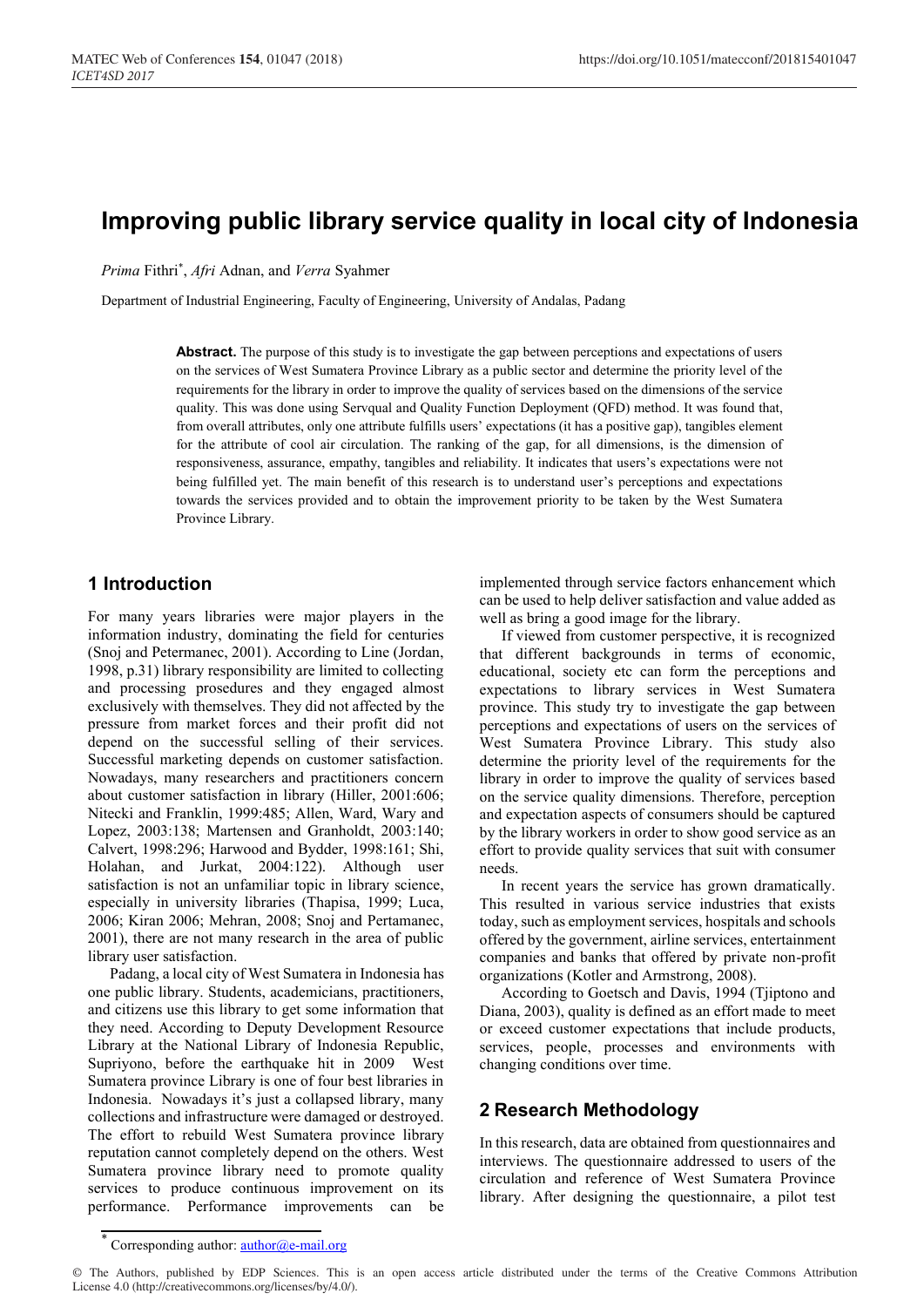conducted to analyze whether the questionnaire is valid and reliable. The distribution of the questionnaire conducted in accordance with the number of samples that have been calculated before. Interviews are used to obtain preliminary data in this study.

Data from questionnaire are used as input for QFD and Servqual, to calculate the value gap and the importance of each service attribute of West Sumatera public Library.

a. Data collection

Questionnaire are giving directly to respondents and researcher may give instructions or assistance directly to the respondent if the respondent had difficulty in filling out the questionnaire.

b. The number of questionnaire

97 questionnaire are used for this study. 92 questionnaire filled out by respondents and 5 questionnaire filled by the Library employees. 5 questionnaire filled by library employees used as pilot test. Data processing consists of three stages:

- 1. Validity and reliability test.
- 2. The Calculation of Servqual

Servqual used to calculate gap between the variables examined and any attributes that are experiencing a gap. In this study it has been established that the gap between user perceptions with user expectations as Gap 5. The calculation of Gap 5 follow this formula:

Gap  $5$  = average user perceptions – average user expectation

3. The Calculation of QFD

QFD can help the company meet customer expectations to improve the quality of service provided. QFD is part of product planning which translate customer requirements into engineering characteristics. HQ phase I create using this following steps:

- a. Calculate the level of customer interest
- b. Determine the technical characteristics
- c. Determine the relation between consumer needs and the characteristics of engineering using relationship matrix
- d. Calculating the priority of engineering characteristics
- e. Determining correlation technique

From the analysis, the gap between the expectations and perceptions of the services quality can be determined and to improve what needs to be done to meet the user expectations. After the analysis, the conclusion can be drawn from this study. Suggestions could be put forward to improve the services provided.

# **3 Finding and Result**

The finding and results are presented in two parts: Importance Performance Analysis and HOQ/House of Quality. However, pre-analysis was performed to determine the validity and reliability of the data gathered using the questionnaires from the population of 97 individuals. This research showed that the data and items collected for measuring customer satisfaction toward the product quality and service quality for perceived condition, and desired condition were valid and reliable. This data was then being processed using IPA and HOQ method.

#### **3.1 Importance Performance Analysis**

The steps used in applying the IPA method are as follows:

1. Determine the level of compatibility between the interest rate and the level of satisfaction by comparing scores with the score of interest.

Processing the data using Importance Performance Analysis (IPA) consists of calculating the level of suitability and defines the results obtained in the Cartesian diagram. The first step is to measure the level of suitability. Level of suitability is the ratio between the perceived condition score with the score level desired condition. The levels of suitability are divided into three level; 0-65% for unsatisfied; 66%- 100% for less satisfied; and more than 100% for very satisfied. 16 questions are used to calculate the level of suitability between perceived and desired conditions for product quality; 5 questions are unsatisfied and 11 questions are less satisfied. Furthermore, 14 questions are used for service quality; 2 questions are unsatisfied, 6 questions are less satisfied, and 6 questions are satisfied. The average level of suitability between perceived and desired conditions for service quality is 78% and for service quality is 76%.

2. Calculate the average for each attribute that is perceived by the respondents.

For each questions, the average values of customers' interest and satisfaction were computed. Those values are then plotted in a Cartesian diagram. The horizontal axis of the diagram is the average of satisfaction level and its vertical axis is the average of interest level. The diagram is then divided into 4 quadrants. Analyses are focused on quadrant I and III which represent the highest level of interest and the lowest level of satisfaction. The scores were plotted into four quadrants and each quadrant covers related sub indicators as described in Figure 1 for product quality and Figure 2 for service quality. Sub indicators highlighted in quadrants I and III should be the greatest priority for improvement. The sub indicators in quadrants I and III for product quality are building quality, location factors, facilities and infrastructure and for service quality the sub indicators are reliability, assurance, and responsiveness.



**Fig.1.** Cartesian Diagram of Product Quality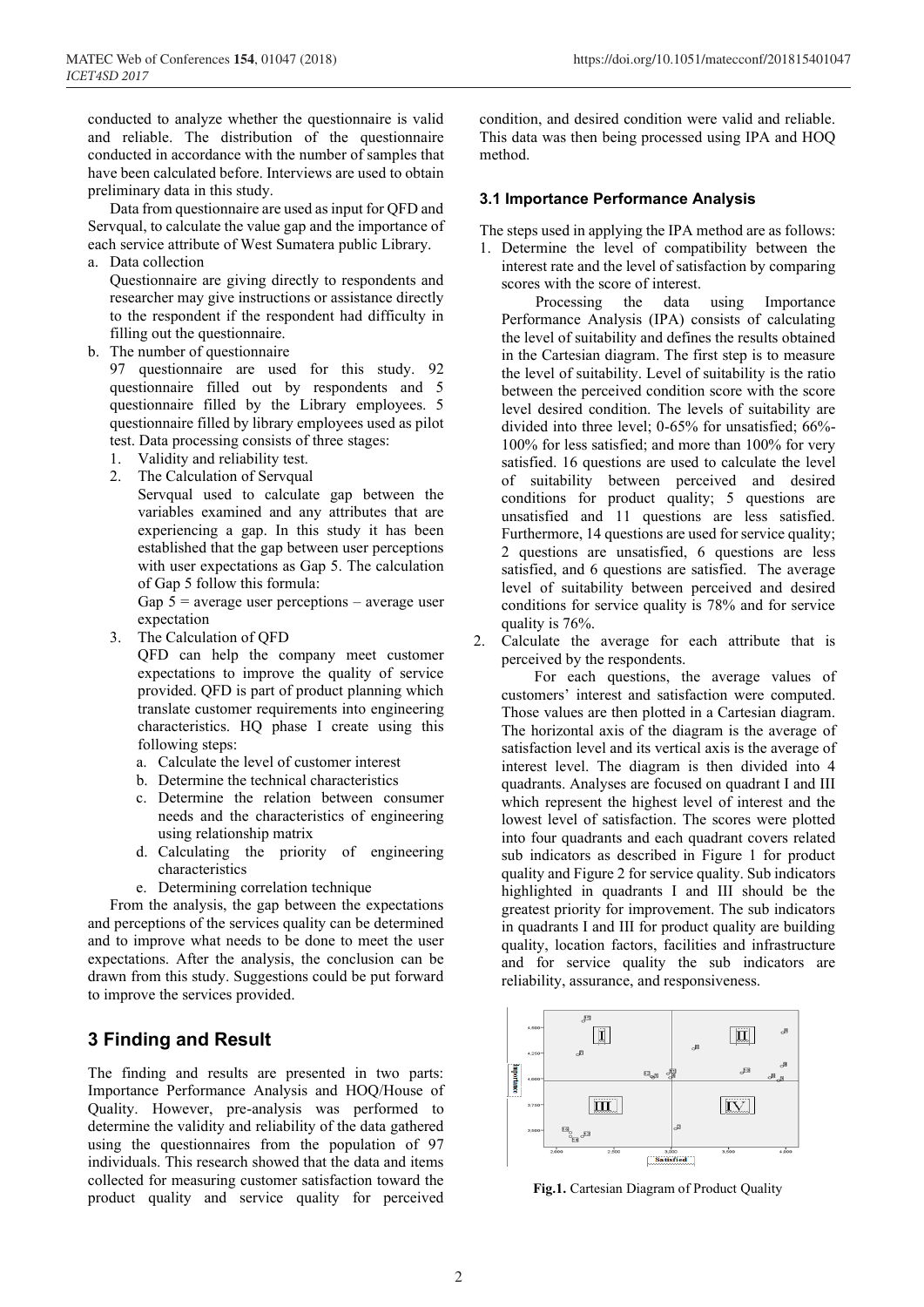

**Fig 2.** Cartesian Diagram for Service Quality

#### **3.2 House of Quality**

The steps used in applying the HOQ method are as follows:

1. Voice of Customer

Sub indicators obtained in quadrant I and III of Cartesian diagram for product and service quality are

applied to build the House of Quality. The sub indicators will be transformed into the voice of customers.

2. Technical Characteristics

The needs of customers have to be responded technically by the home developer to increase the satisfaction level of customers. The technical characteristics are defined based on the interview conducted with the architects working in the company. The next step is to correlate the voices of customer and the technical characteristics in the form of a correlation matrix.

3. Technical Characteristics Priority

Sometimes it is almost difficult to accommodate all the technical characteristics at the same time and therefore should be ranked according its priority. The processes to ordering the priority are calculated by multiplying the interest rate of costumers with the value of the matrix of relationship (0, 1, 3 and 9). The result is shown in Table 1.

| N<br>$\bf{0}$  | <b>Technical Characteristic</b>                                                         | Voice of<br>Costumer (VOC)                                                                                                                                                                                               | Percentage<br>Priority |
|----------------|-----------------------------------------------------------------------------------------|--------------------------------------------------------------------------------------------------------------------------------------------------------------------------------------------------------------------------|------------------------|
| 1              | Provide free renovations for a month<br>after the handover of house key                 | Warrants within a specified period to<br>prospective residents                                                                                                                                                           | 21.94                  |
| $\overline{2}$ | Carry out routine maintenance and<br>drainage cleaning                                  | Locations of the houses were not<br>flooded in the rainy weather<br>The availability of rain water disposal<br>facilities / drainage                                                                                     | 20.08                  |
| 3              | Casting and improving road quality<br>on a regular basis                                | The ease of movement around the<br>houses and are not damaged                                                                                                                                                            | 19.49                  |
| 4              | Intense coordination with sub-<br>contractor that<br>handles the<br>houses construction | The buildings were not damaged during<br>the<br>earthquake<br>The roof of the houses do not easily leak                                                                                                                  | 19.44                  |
| 5              | Provide forms for critiques and<br>suggestions                                          | The ease of communication between the<br>company and the consumers<br>Employee understand the consumer                                                                                                                   | 12.00                  |
| 6              | The addition of working hours<br>especially on Saturday                                 | needs<br>Employees attend office on holidays to<br>help answering customers'<br>Questions<br>Responsive in handling all consumers<br>complaints<br>The ease of<br>Communication between the company<br>and the consumers | 4.98                   |
| 7              | Provide vacant land for the<br>establishment of the public facilities                   | Availability of Worship Facilities<br>Availability of open space / green                                                                                                                                                 | 2.07                   |